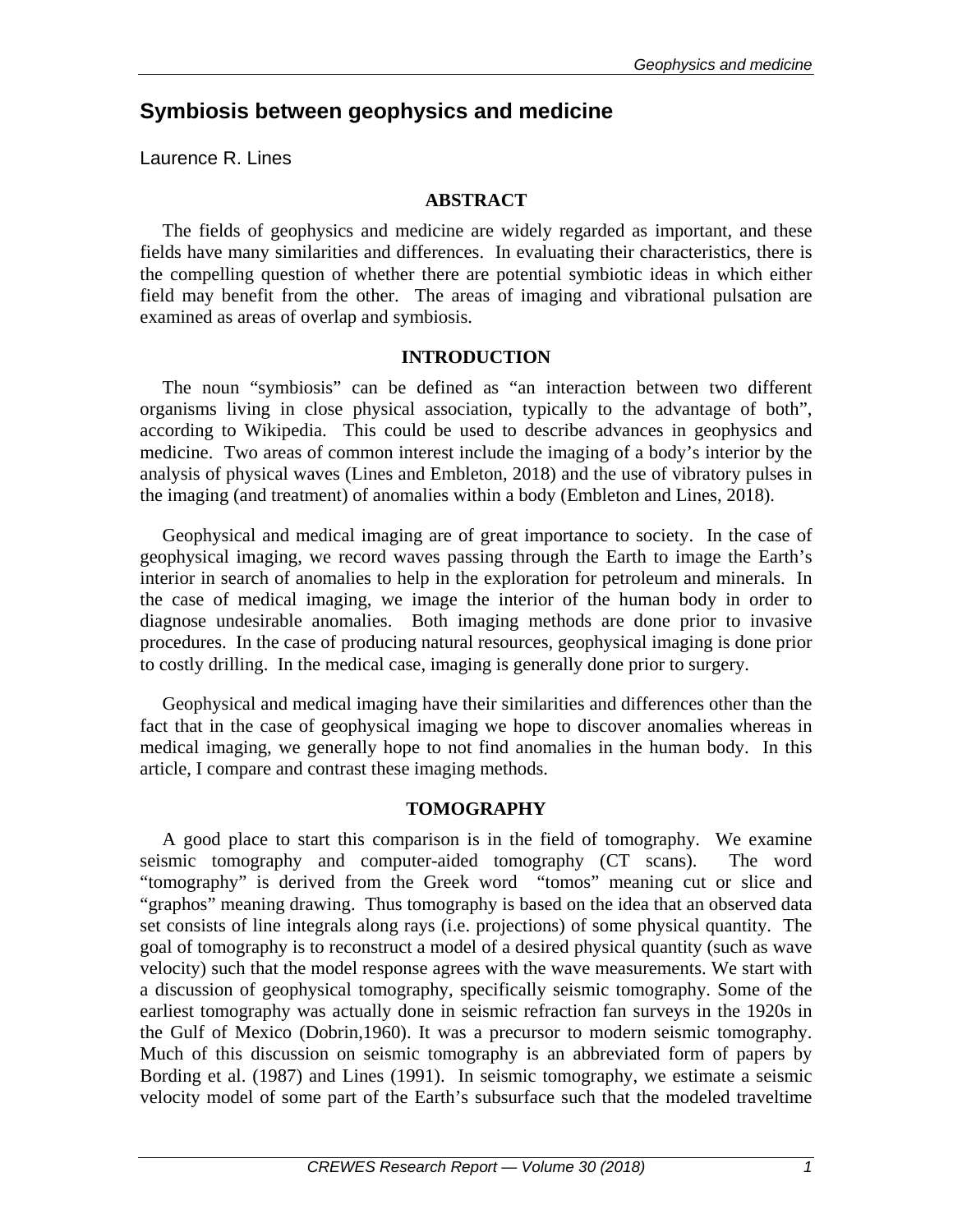agrees with the observed seismic traveltimes. If  $v(x,z)$  is the 2-D velocity field,  $s(x,z)=1/v(x,z)$  is the slowness or reciprocal velocity, and dl is the differential distance along the ray, the modeled traveltime associated with a given ray in a two-dimensional case is given by:

$$
t(ray) = \int_{ray} s(x, z)dl
$$
 (1)

In estimating the velocity, we minimize the difference between the observed and modeled traveltimes, usually in a least-squares sense. This requires that we iteratively solve a large system of linearlized traveltime equations given by:

$$
\Delta t = D \Delta s \tag{2}
$$

Here  $\Delta t$  is a vector of traveltime differences, **D** is the matrix of ray distance values, and ∆*s* is the vector of slowness adjustments that will minimize the sum of squares of ∆*t* values. At first glance, equation (2) would appear to be a linear relation between traveltime differences and slowness. However, this is only the case if rays are straight. Due to Snell's Law and Fermat's principle, rays bend to minimize traveltime and the distance matrix is dependent on slowness. Hence, for variable velocity fields, the problem is nonlinear. Solutions for slowness (and hence velocity) will require iterative solutions to equation (2) in which the traveltime residuals are monitored and eventually minimized through iteration to an acceptable value.

The seismic traveltime tomography problem is nonlinear since rays are generally not straight. Sources and receivers are generally confined to the surface of the earth or to boreholes, and therefore the aperture of source-receiver illumination of the subsurface is restricted. The velocity derived from tomography is often used in subsequent imaging of the Earth's subsurface in depth migration. Nevertheless, velocity tomograms are useful in delineating subsurface geology as in examples shown in Lines (1991).

Medical tomography (CT scans), on the other hand, involves a much more controlled linear experiment with a source-receiver aperture that spans 360 degrees. The CT scan waves are X-rays and can generally be considered to be straight, meaning that the problem is closer to being a linear one. Instead of evaluating wave traveltimes as in seismic tomography, the CT experiment deals with the decays of X-ray amplitudes in propagation through the human body.

The line integral in this situation is similar to equation (1) but involves the attenuation coefficient,  $\alpha(x, z)$ , rather than slowness s(x,z). This can be viewed as a linear system since the rays are straight and equation (1) for traveltimes can be modified to be equation (3):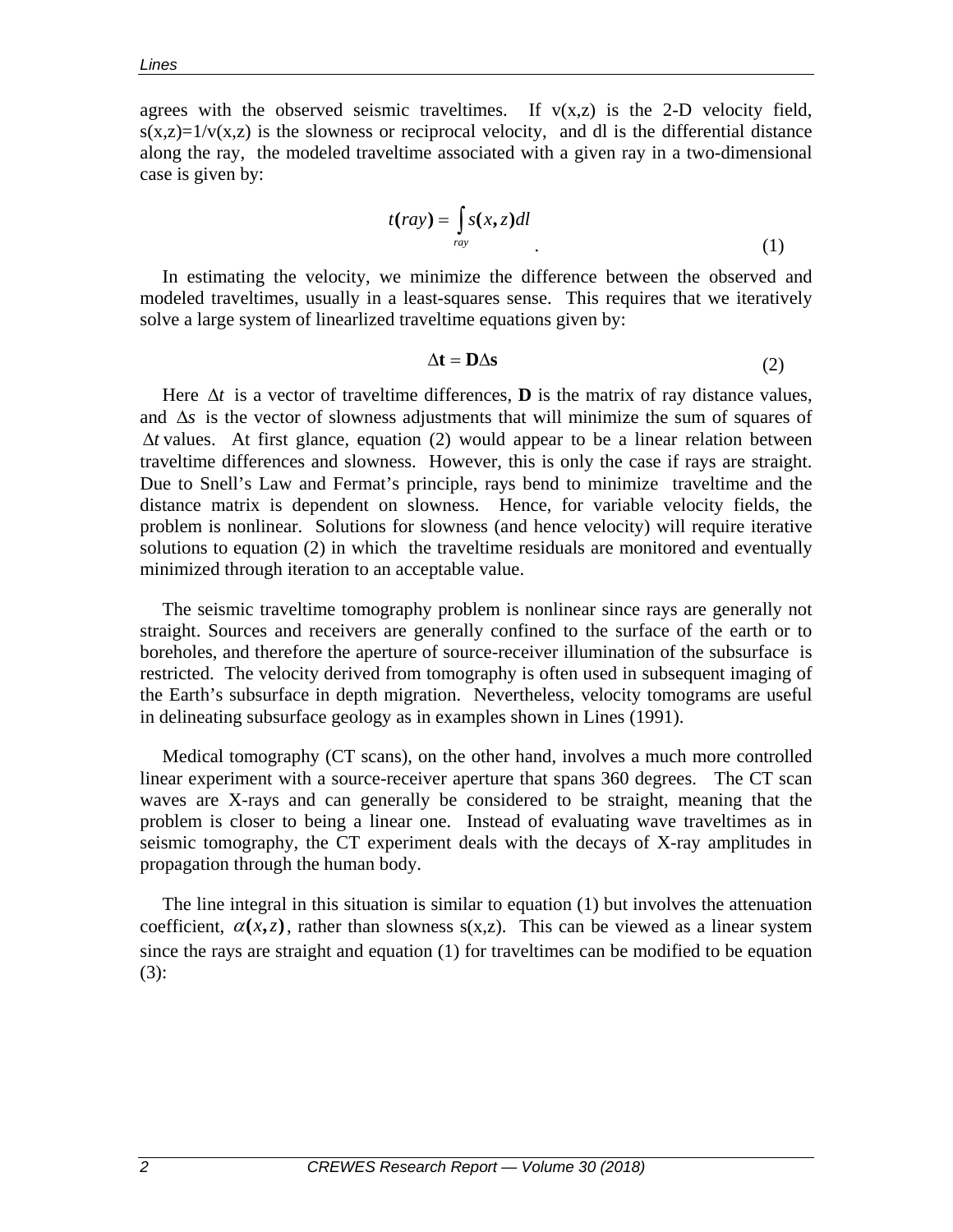$$
\gamma_k = \int_{ray} \alpha(x, y) dl
$$
\n(3)

where  $A^0_0$  $\gamma_k = -\ln \frac{A_k}{A}$  is the integrated attenuation, where  $A_k$  is the amplitude at the end of the ray and  $A_0$  is the initial amplitude at zero distance. This will result in a set of linear equations in (4) that are similar to (2).

$$
\mathbf{D}\alpha = \gamma \tag{4}
$$

Given that these equations describe a complete aperture, different solution methods can be used – including those that use the projection slice theorem. Equations (1) and (3) are line integrals which represent the projection of 2-D functions along a path defined by dl. These projections can be related to 2-D Fourier transforms of the desired 2-D function which in the case of CT scans is  $\alpha(x, z)$ . The projection slice theorem states that a 1-D Fourier transform in the wavenumber domain of the projection defined by (3) is equivalent to a slice through a 2-D Fourier transform of  $\alpha(x, z)$  in a direction parallel to the projection line. In other words, the projection slice theorem describes how 2-D Fourier tranforms can be constructed by taking 1-D Fourier transforms of the projection. Then, in order to produce the desired image  $\alpha(x, z)$  requires only that an inverse 2-D Fourier transform be applied to the projection. However, using this Fourier method requires a full 360 degree scanning of the object. While this method is fast and efficient in medical tomography where complete aperture scanning is done, it is not applicable to geophysical tomography where sources and receivers are on the Earth's surface or in boreholes meaning that the aperture scan is restricted to an aperture much less than 360 degrees.

While solutions to equations in geophysical tomography would not use projection slice theorem principles, these equations can be solved by using ray tracing with solutions to large sparse linear systems of equations. There are geophysical case history examples where traveltime and attenuation tomography are used to sequentially solve the systems of equations in (1) and (3). Examples of these approaches include the research of Quan and Harris (1997) who compared velocity and seismic absorption tomograms in a West Texas oil field by using seismic traveltime and attenuation tomography approaches. Later, Vasheghani, Lines and Embleton (2011) estimated the Quan-Harris approach to produce absorption tomograms and then estimated oil viscosity tomograms from absorption tomograms through the use of rock physics models. This approach of estimating viscosity tomograms could be very useful for reservoir characterization of heavy oil fields.

### **ELECTROMAGNETIC IMAGING OF THE EARTH AND THE BODY**

Most of seismic exploration imaging uses reflections due to contrasts in acoustical impedance, where impedance, Z, is given by  $\rho v$  where  $\rho$  is density and *v* is P-wave velocity. The reflection coefficient,  $R_{12}$  for normal incidence P-waves waves going from layer 1 to layer 2 is the ratio of reflected amplitude to incident amplitude and is given by equation 5.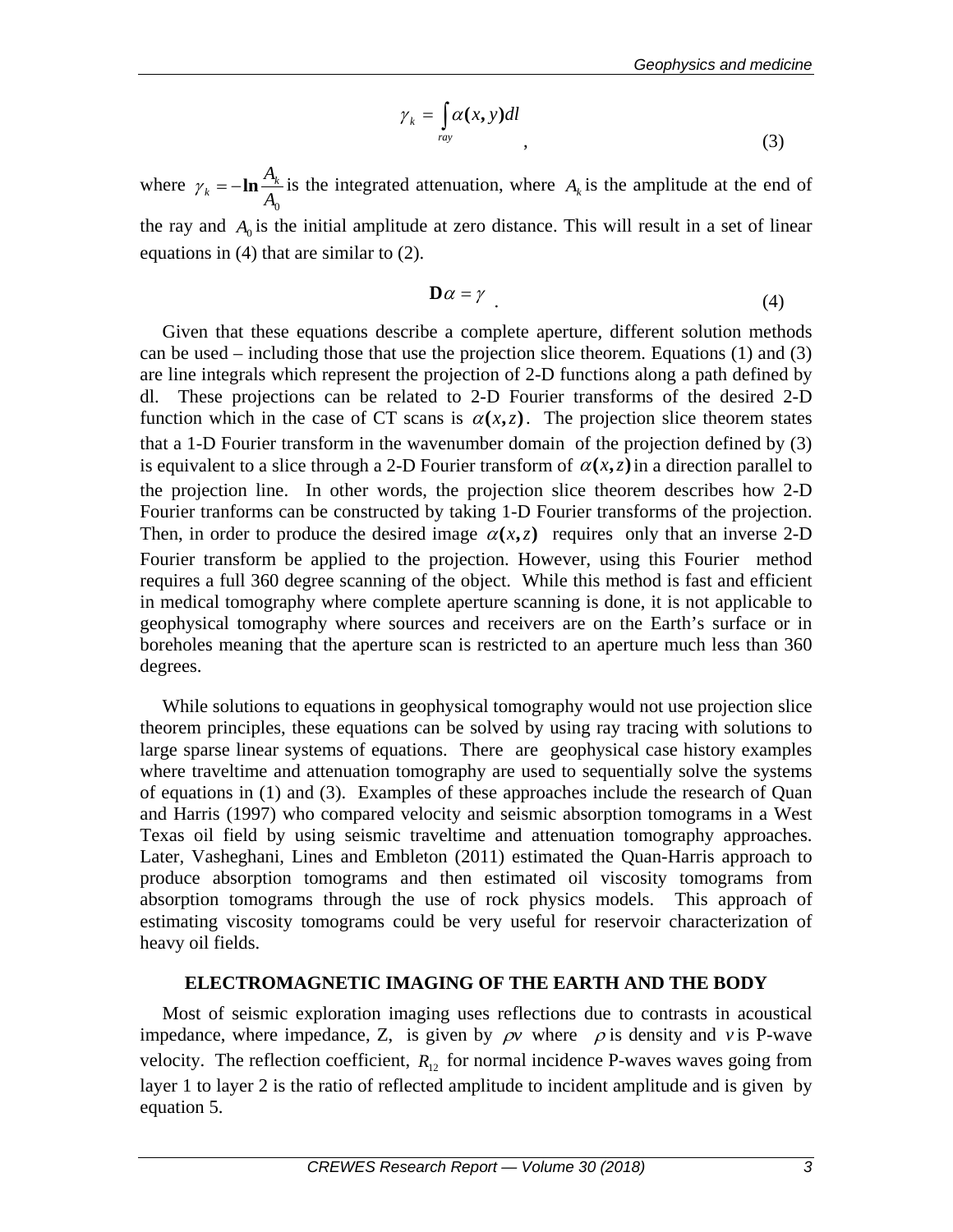$$
R_{12} = \frac{\rho_2 v_2 - \rho_1 v_1}{\rho_2 v_2 + \rho_1 v_1}
$$

If velocity variation is much greater than density variation, as is often the case for sedimentary rocks, the reflection coefficient is given by:

.

$$
R_{12} = \frac{v_2 - v_1}{v_2 + v_1} \tag{6}
$$

Not only is equation (6) a very useful equation in seismic reflection imaging, it is also useful in ground penetrating radar (GPR), where we deal with reflections of electromagnetic waves in the range of hundreds of MHz such that wavelengths are in the 1-10m range (depending on the EM wave velocity, frequency and surface conductivity). GPR prospecting is widely used in near-surface measurements for engineering applications. GPR is usually simpler than seismic surveying and can be almost as simple as pushing an expensive lawnmower and the record's reflections and diffractions and reflections look very similar to seismic records. Figure 1 (top) shows the operation of 250MHz GPR unit (the Noggin), and an example of a GPR record is shown in Figure 1 (bottom).

A good review of GPR methods is given by Fisher, Stewart, and Jol (1992 CREWES Research Report) who show that the reflection coefficient for GPR reflections is also given by equation (6). The EM velocities are given by µε  $v = \frac{1}{\sqrt{2}}$  where  $\mu$  is magnetic permeability and  $\varepsilon$  is electric permittivity. Therefore for EM waves, the reflection coefficient for non-magnetic materials (where  $\mu$  does not vary) is given by:

$$
R_{12} = \frac{\sqrt{\varepsilon_1} - \sqrt{\varepsilon_2}}{\sqrt{\varepsilon_1} + \sqrt{\varepsilon_2}}\tag{7}
$$

Equation (7) can also be expressed in terms of dielectric constants where the dielectric constant is a dimensionless quantity given by the ratio of a material's electric permittivity to the electric permittivity in free space (Corson and Lorraine, 1962).

As noted above, GPR imaging is useful in geophysics for near-surface imaging down to depths of a few meters and seismic imaging can be used down to depths of thousands of meters. For medical EM imaging of the human body, wavelengths much be smaller and are typically on the order of a few centimeters. For these purposes, high frequency EM waves, known as microwaves are used with frequencies on the order of 1 to 10 GHz. Advancements in this area have been made in labs such as those of Dr. Elise Fear, in the Electrical Engineering Department at the University of Calgary.

A paper that describes this technology is an IEEE publication by Bourqui and Fear (2016) entitled "System for Bulk Dielectric Permittivity Estimation of Breast Tissues at Microwave Frequencies". The paper describes an apparatus for measuring microwave transmission responses to estimate dielectric properties of the human breast in order to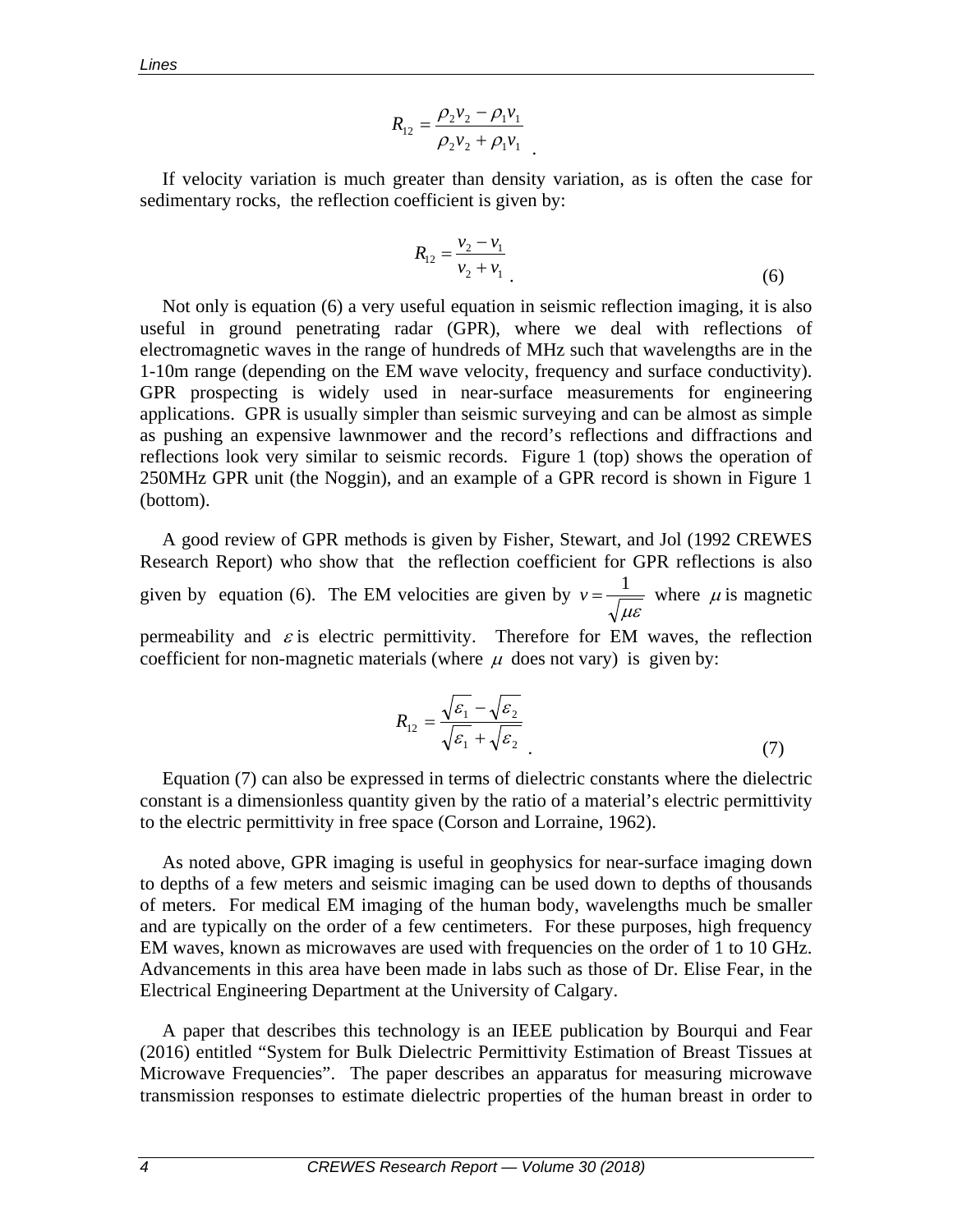detect possible tumours. While the above GPR imaging uses reflections of radio frequency waves estimate changes in dilelectric permittivity within the Earth, the medical imaging uses transmitted microwaves to image dielectric permittivity changes within breast tissues. Since reflection coefficients, R, and transmission coefficients, T, and related by  $R+T=1$ , and since reflections are basically 2-way transmissions, it may be useful to utilize both reflections and transmissions. As pointed out by Bourqui and Fear (2016) the use of microwaves to assess dielectric properties of tissues may serve as a starting point for improved medical tomography imaging.





FIG. 1. (Top) A GPR survey being conducted on the University of Calgary campus. (Bottom) A GPR record from the survey with horizontal distance of 10 m and a depth profile of 1.7m.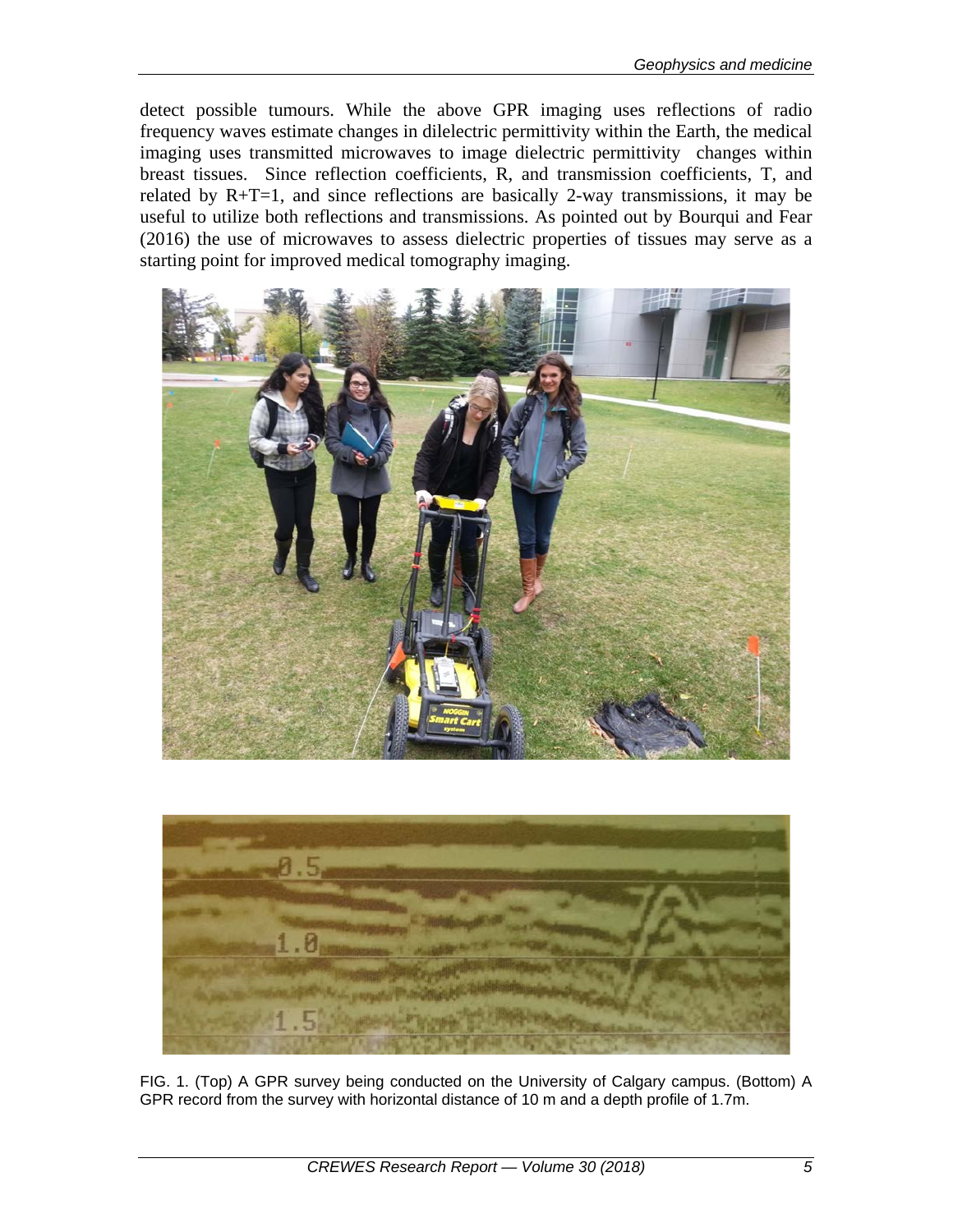#### **ULTRASOUND AND REFLECTION SEISMOLOGY OF THE BODY**

The closest similarity to reflection seismology in medical imaging is ultrasound medical imaging. High frequency sound waves or ultrasound waves (defined as waves with frequencies greater than 20,000 Hz) are created by piezoelectric transducers. Reflected acoustical waves occur where there are contrasts of acoustical impedance in the body with the amplitudes being given by equation (5) for the case of normal incidence. The reflected acoustical waves are recorded by linear transducer arrays are used to create the image such as the one of a human fetus shown in Figure 2. Reflected waves typically are in the 1-18MHz range depending on the part of the human body to be imaged.





The reflected echoes in medical ultrasound is used to see internal body structures such as muscles, joints and tendons. There is widespread use of ultrasound for the imaging of fetuses during a woman's pregnancy.

Seismic reflection imaging uses the same principles while operating at much lower frequencies. In both ultrasound and seismic reflections, improvedresolution will occur at higher frequencies at the expense of inreased attenuation.

### **SPINAL DECOMPRESSION THERAPY AND "VIBROSEIS OF THE BODY"**

Herniated, bulging damaged or deteriorating discs can be a great source of pain to the human body since the discs act as shock absorbers for the 24 vertebrae in the human spine. Traditional treatments for severe disc problems have involved drugs, physiotherapy, or spinal surgery. Recently medical scienctists have used spinal decompression as a non-invasive alternative to surgery. Current methods go beyond the classical traction techniques which used linear forces to separate vertebrae and relieve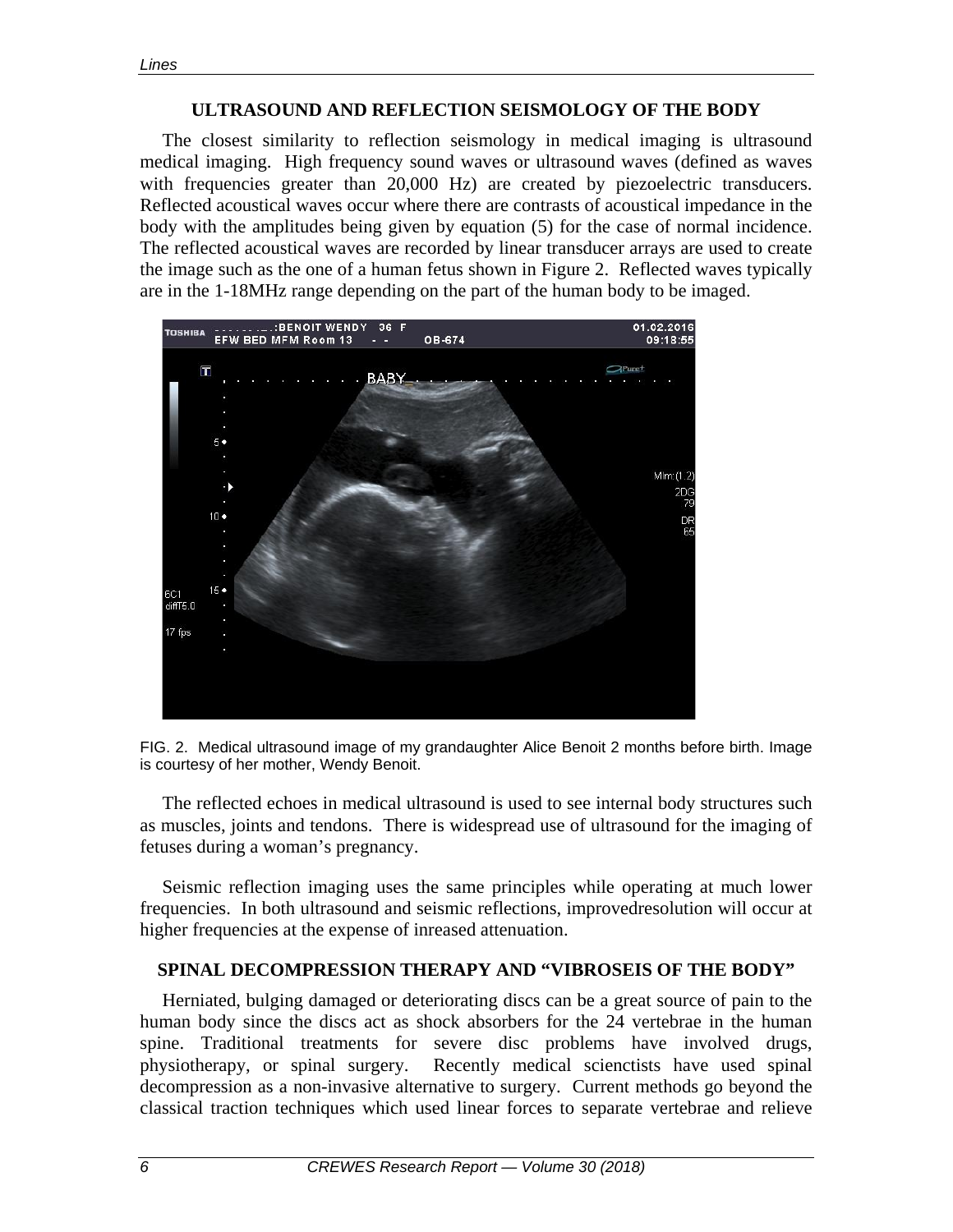pressure on the discs. The spinal decompression method uses a combination of horizontal and vector forces with a sinusoidal time variation. Typical forces are on the order of 50-200 pounds (227-909 N) with a frequency range of 1000-10000 Hz.

Vibroseis is a type of seismic recording that records human-generated earthquakes generated by large mechanical vibrators. Vibroseis surveys are an alternative to seismic surveys generated by explosives, with each type of survey accounting for almost 50% of seismic land surveys. The Vibroseis source is a large hydraulically-driven vibrator which typically sweeps through frequencies of about 10-80 Hz. As stated by the model of Lerwill (1981), the force of the vibrator is typically 12,320 lb (56,000 N) with the power of 5kW for a duration of about 15s for an energy output of 75 kJ. The vibroseis source sweep frequency is a linear function of time, with continuous. The similarities of spinal decompression and vibroseis technologies are explored in a companion paper by Embleton and Lines (2018).

#### **CONCLUSIONS**

The fields of geophysical and medical imaging have many similarities and differences. It is believed that geophysicists, electrical engineers and medical imagers can learn from the advances in the others' disciplines. The synergies should allow for advancements in both fields**.**

#### **ACKNOWLEDGEMENTS**

I thank the sponsors of this research including the Consortium for Research in Elastic Wave Exploration Seismology (CREWES), Global Harmonics Consulting, the Natural Science and Engineering Research Council of Canada (NSERC). I also thank Joan Embleton of Global Harmonics Consulting, Dr. Gregory Kawchuk of the University of Alberta and Dr. Drew Oliphant, Director of Alberta Back and Nech Rehab and Sports Injuries Clinic for collaborations on this paper and a companion paper.

#### **REFERENCES**

- Bording, R.P., Gersztenkorn, A., Lines, L.R., Scales, J.A. and Treitel, S. 1987, Applications of seismic traveltime tomography, Geophysical Journal of the Royal Astronomical Society, 90, 285-303.
- Bourqui, J., and Fear, E.C., 2016, System for bulk dielectric permittivity estimation of breast tissues at microwave frequencies, IEEE Transactions on Microwave Theory and Techniques, v. 64, no. 9, 3001-3009.
- Corson, D., and Lorrain, P., 1962, Introduction to electromagnetic fields and waves, W.H. Freeman and Company, San Francisco.
- Dines, K.R., and Lytle, R.J., 1979, Computerized geophysical tomography, Proc. IEEE, v. 67, no. 7, 1065- 1073.
- Dobrin, M.B., 1960, Introduction to geophysical prospecting, Second Edition, McGraw-Hill Book Company, New York.
- Embleton, J., and Lines, L.R., 2018, Spinal decompression therapy: Vibroseis of the body, submitted SEG Expanded Abstract.
- Fisher, S.C., Stewart, R.R. and Jol, H.M. (1992) Processing Ground Penetrating Radar (GPR) Data. CREWES Research Report, 4, 11-1 to 22.
- Lerwill, W.E., 1981, The amplitude and phase response of a seismic vibrator, Geophysical Prospecting, v. 29, 503-528.
- Lines, L.R., 1991, Applications of tomography to borehole and reflection seismology, The Leading Edge, 10, no. 7, 11-17.